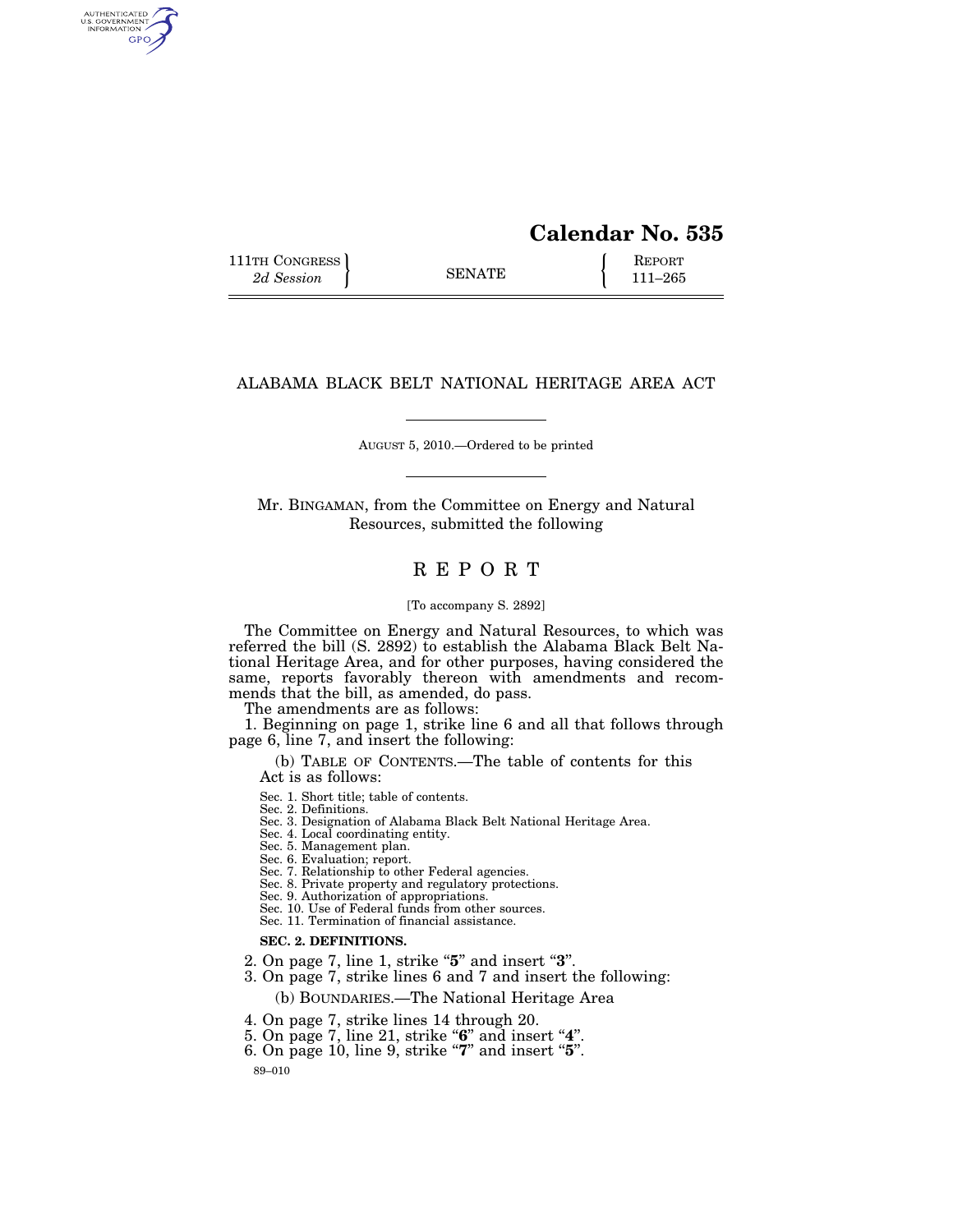7. On page 16, line 20, strike "8" and insert "6".

8. On page 18, line 1, strike ''**9**'' and insert ''**7**''.

9. On page 18, line 23, strike ''**10**'' and insert ''**8**''.

10. On page 20, line 5, strike "**11**" and insert "**9**".

11. On page 20, line 12, strike "\$15,000,000" and insert "\$10,000,000".

12. On page 20, line 19, strike "**12**" and insert "**10**".

13. On page 21, line 1, strike "**13**" and insert "**11**".

#### **PURPOSE**

The purpose of S. 2892 is to establish the Alabama Black Belt National Heritage Area.

# BACKGROUND AND NEED

The Black Belt region of Alabama (Black Belt) stretches across the lower-central portion of Alabama, from the eastern border of Mississippi to the western border of southern Georgia. The Black Belt is characterized by its distinctive geography and its exceptionally fertile black soil.

In the 1820s and 1830, this soil influenced the construction of a large network of cotton plantations, which in turn made the region one of the wealthiest and most politically powerful in the United States. When the Civil War began in the early 1860s, the city of Montgomery was established as the first capital of the Confederacy. The region is recognized by many as the center of the civil rights movement of the 1950s and 1960s. Several events pivotal in the civil rights movement took place in the region including the Montgomery bus boycott, the bombing of the Sixteenth Street Baptist Church, and the march from Selma to Montgomery, which helped lead to the Civil Rights Act of 1964 and the Voting Rights Act of 1965.

The geography of the Black Belt is comprised of threatened prairies, forests, and rivers, and the area contains diverse species of flora and fauna as well as many fossils, including shells and bones of ancient sea life.

The Black Belt contains three units of the National Park System: the Selma to Montgomery National Historic Trail, the Tuskegee Airmen National Historic Site, and the Tuskegee Institute National Historic Site. The region includes the Talladega National Forest and the Tuskegee National Forest. The Bartram Trail, a National Recreation Trail, runs through the Tuskegee National Forest. Additionally, the region contains two National Wildlife Refuges and two Army Corps of Engineers projects: the Alabama River Lakes and the Black Warrior and Tombigbee Lakes, river basins that are home to public recreation and natural resources sites.

The Alabama Black Belt Heritage Area Task Force was formed in 2004 with the purpose of exploring National Heritage Area designation. It completed a Feasibility Study in February 2009, which concluded that National Heritage Area designation would best promote and preserve the unique historical, cultural, ecological, and geographical assets of the Black Belt, while creating much-needed economic and community development.

S. 2892 would provide a cooperative management framework that would encourage cooperation between all levels of government, the private sector, and local communities to protect and develop the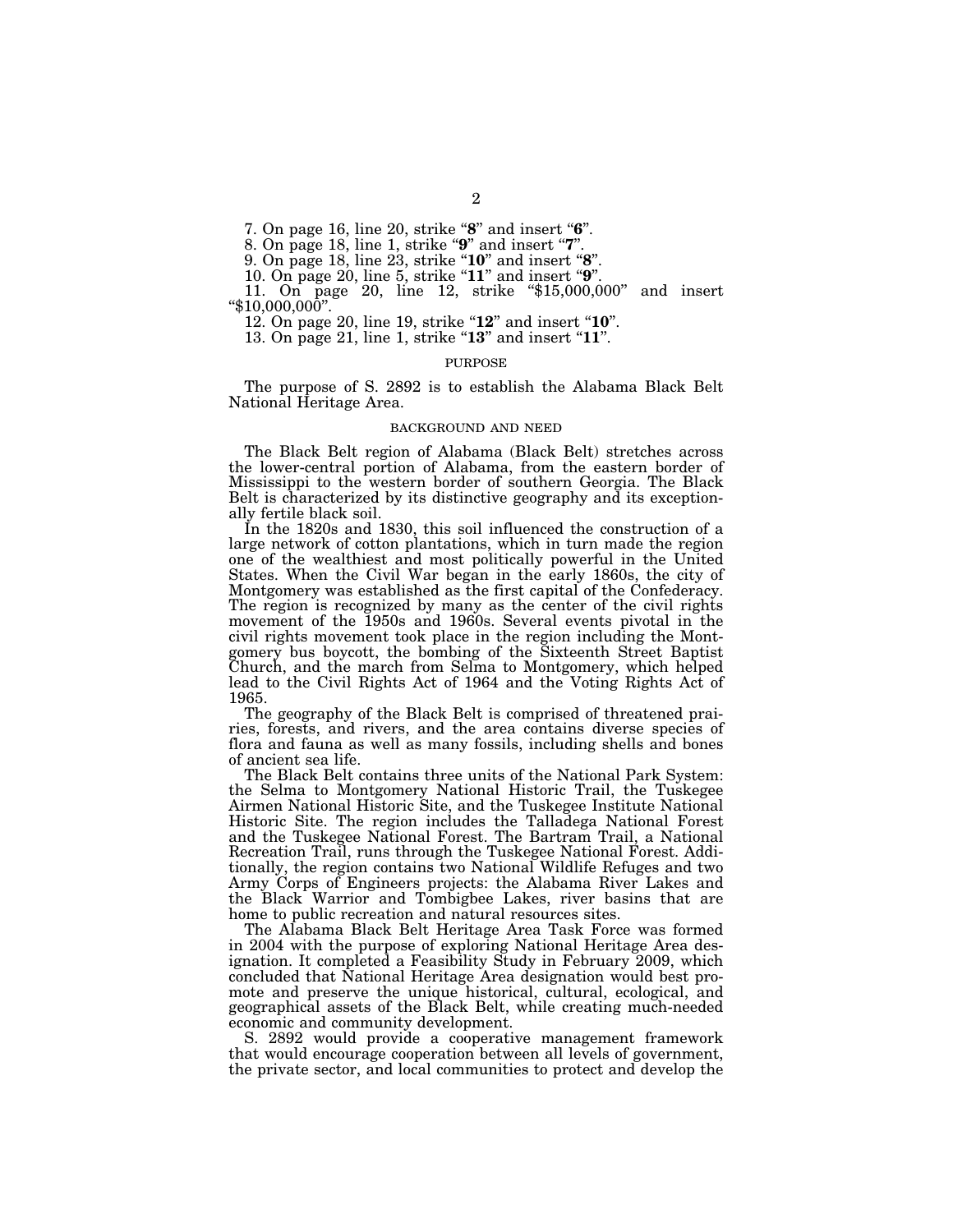historical, cultural, natural, and recreational resources of the region.

#### LEGISLATIVE HISTORY

S. 2892 was introduced by Senators Shelby and Sessions on December 16, 2009. The Subcommittee on National Parks held a hearing on the bill on March 17, 2010. The Committee on Energy and Natural Resources considered the bill and adopted amendments at its business meeting on June 16, 2010. The Committee ordered S. 2892 favorably reported, as amended, at its business meeting on June 21, 2010.

#### COMMITTEE RECOMMENDATION

The Committee on Energy and Natural Resources, in open business session on June 21, 2010, by a voice vote of a quorum present, recommends that the Senate pass S. 2892, if amended as described herein.

#### COMMITTEE AMENDMENT

During its consideration of S. 2892, the Committee adopted several amendments. The first amendment strikes the Congressional findings and purposes sections. The remaining amendments strike a map reference, change the limitation on total appropriated funds from \$15,000,000 to \$10,000,000, and make other technical and conforming changes.

#### SECTION-BY-SECTION ANALYSIS

*Section 1* provides the short title, the ''Alabama Black Belt National Heritage Area Act''.

*Section 2* defines key terms used in the bill.

*Section 3(a)* establishes the Alabama Black Belt National Heritage Area in the State of Alabama.

Subsection (b) provides that the boundaries of the heritage area consist of sites designated by the management plan, and lists the counties that the heritage area encompasses.

*Section 4(a)* designates the Center for the Study of the Black Belt at the University of West Alabama as the local coordinating entity for the heritage area.

Subsection (b) details the duties of the local coordinating entity.

Subsection (c) lists the authorities of the local coordinating entity and authorizes the local coordinating entity to use Federal funds to make grants, enter into cooperative agreements or provide technical assistance, hire staff, obtain funds or services from any source, contract for goods or services, and support activities of partners and any other activities that further the purposes of the heritage area and are consistent with the management plan.

*Section 5(a)* provides the requirements for the contents of the management plan.

Subsection (b) requires the local coordinating entity to submit the management plan to the Secretary for review no later than three years after the date on which the funds are made available to carry out this Act. If the management plan is not submitted within the three-year period, Federal funding is suspended until the plan is submitted to the Secretary.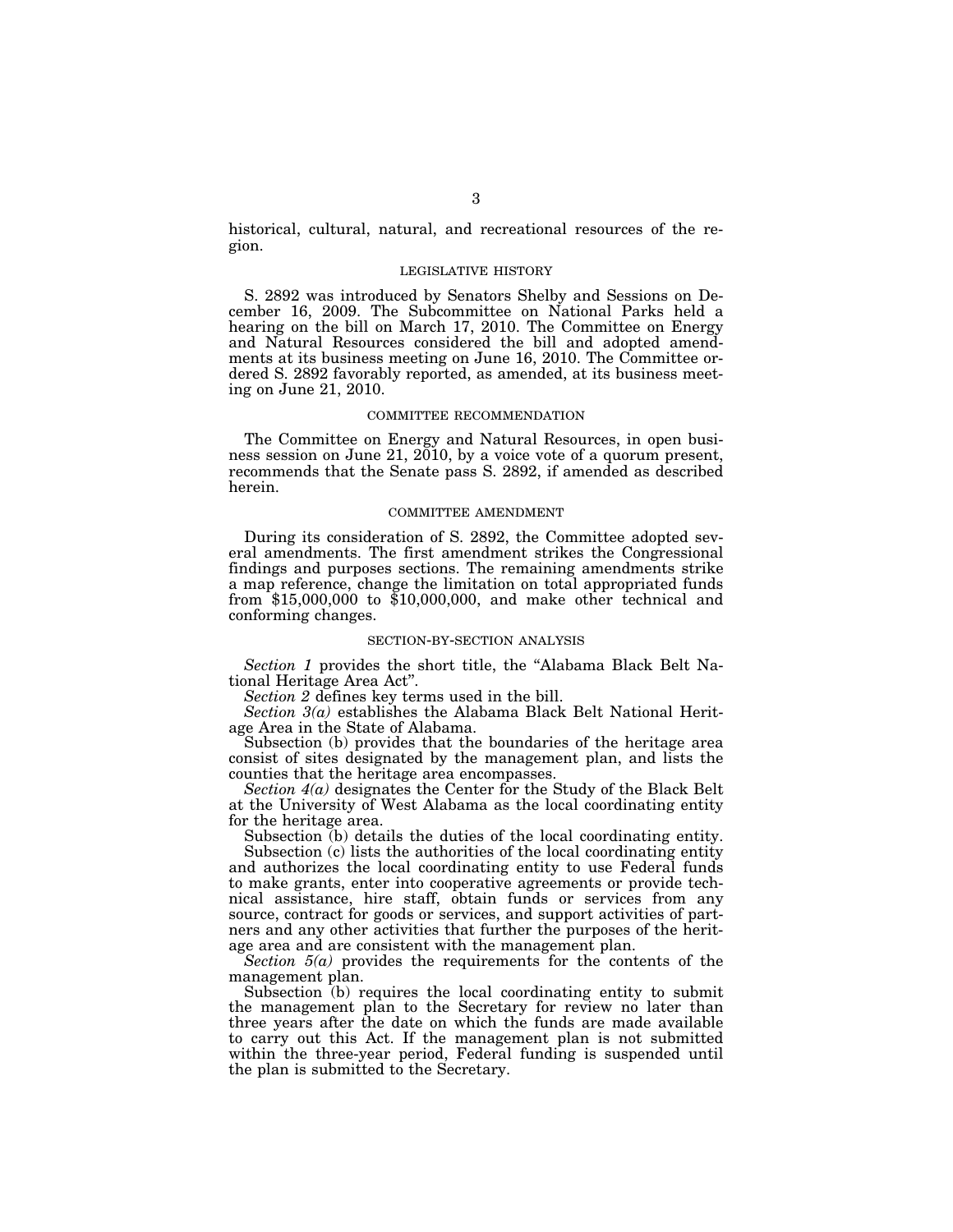Subsection (c) requires the Secretary to approve or disapprove the management plan within six months after receiving the plan and lists the criteria he is to consider in determining whether to approve or disapprove the plan. The Secretary must review and approve or disapprove any amendment that would make a substantial change to the management plan, and authorizes him to provide technical assistance and enter into cooperative agreements with the heritage area.

*Section 6(a)* requires the Secretary to conduct an evaluation of the National Heritage Area that assesses the progress of the local coordinating entity with respect to accomplishing the purposes of this Act and whether the local coordinating entity achieved the goals and objectives of the approved management plan. The evaluation is also required to analyze governmental and private investments in the heritage area to their impact.

Subsection (b) requires the Secretary to prepare a report, not later than three years before the date on which Federal funding terminates, based on the evaluation. Is must include recommendations for the future role of the National Park Service, if any, for the heritage area. The report is to be submitted to the House and Senate authorizing committees.

*Section 7(a)* clarifies that nothing in this Act affects the authority of a Federal agency to provide technical or financial assistance under any other law.

Subsection (b) encourages the head of a Federal agency planning to conduct activities that may have an impact on the heritage area to consult and coordinate the activities with the Secretary and the local coordinating entity to the maximum extent practicable.

Subsection (c) clarifies that nothing in this Act modifies authorities of Federal agencies to manage Federal land, limits the discretion of a Federal agency to implement an approved land use plan, or modifies or alters any authorized use of Federal land.

*Section 8* contains several savings provisions to clarify that the designation of the national heritage area will not affect private property rights, affect governmental land use regulation, reserve or appropriate water rights, diminish the authority of the State to manage fish and wildlife, or create any liability for property owners within the heritage area.

*Section 9(a)* authorizes not more than \$1 million to be appropriated for any fiscal year.

Subsection (b) authorizes total appropriations of \$10 million.

Subsection (c) requires Federal funding to be matched on a 50:50 basis by funds from non-Federal sources, including in the form of in-kind contributions of goods or services.

*Section 10* clarifies that the local coordinating entity is not prohibited from using Federal funds available under other laws for the purposes of this Act.

*Section 11* provides that the authority of the Secretary to provide assistance under this Act terminates 15 years after the date of enactment.

# COST AND BUDGETARY CONSIDERATIONS

The following estimate of costs of this measure has been provided by the Congressional Budget Office: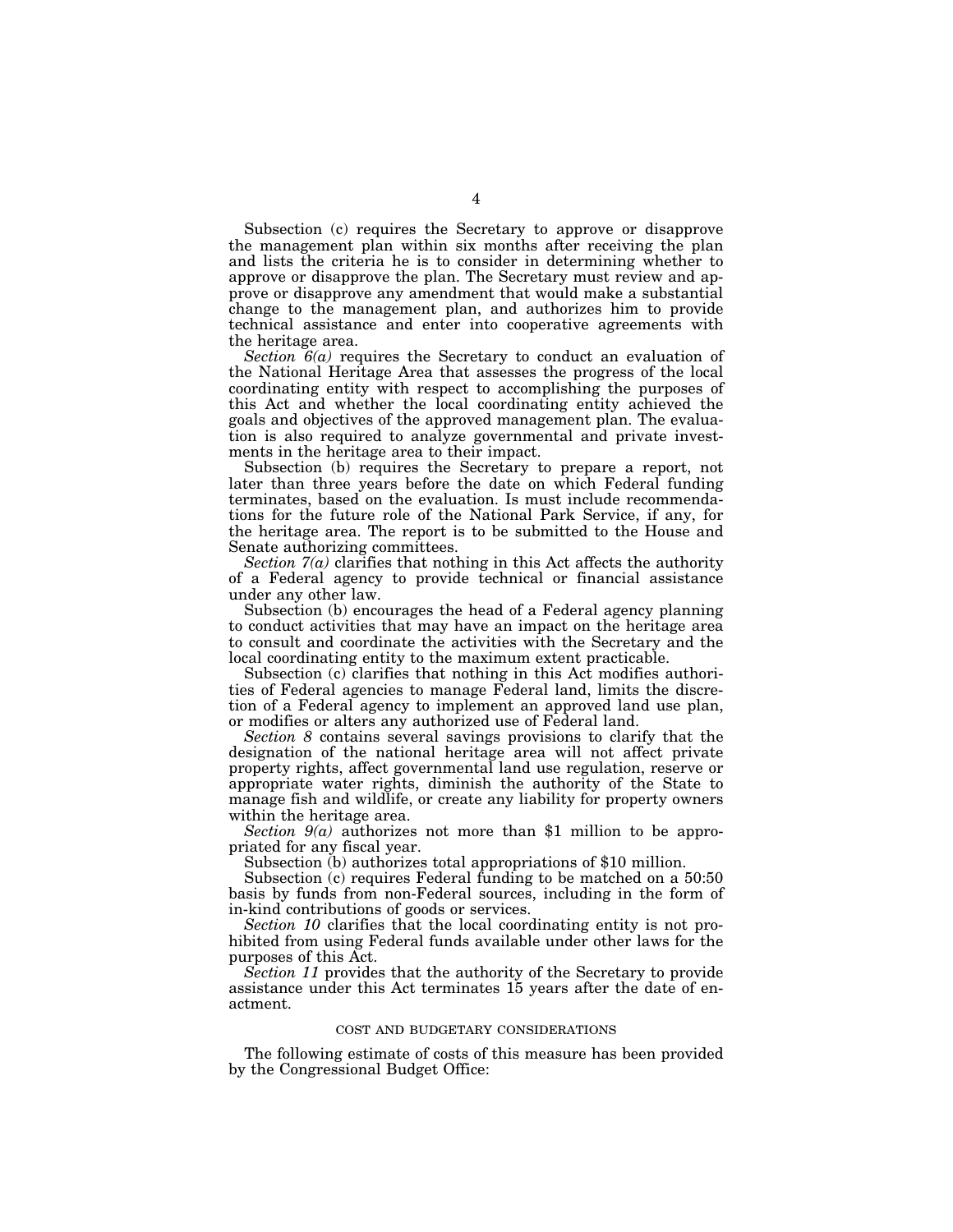# *S. 2892—Alabama Black Belt National Heritage Area Act*

S. 2892 would establish the Alabama Black Belt National Heritage Area in Alabama. (The Black Belt is a region of the southeastern United States that is known for its fertile soil.) The bill would designate the Center for the Study of the Black Belt at the University of West Alabama as the management entity for the proposed heritage area and would authorize the appropriation of \$10 million for financial assistance to the center and other eligible entities over the next 15 years.

Assuming appropriation of the authorized amounts, CBO estimates that implementing S. 2892 would cost \$5 million over the 2011–2015 period and an additional \$5 million after 2015. Enacting the legislation would have no effect on direct spending or revenues; therefore, pay-as-you-go procedures would not apply.

S. 2892 contains no intergovernmental or private-sector mandates as defined in the Unfunded Mandates Reform Act and would impose no costs on state, local, or tribal governments.

The CBO staff contact for this estimate is Martin von Gnechten. The estimate was approved by Theresa Gullo, Deputy Assistant Director for Budget Analysis.

## REGULATORY IMPACT EVALUATION

In compliance with paragraph 11(b) of rule XXVI of the Standing Rules of the Senate, the Committee makes the following evaluation of the regulatory impact which would be incurred in carrying out S. 2892.

The bill is not a regulatory measure in the sense of imposing Government-established standards or significant economic responsibilities on private individuals and businesses.

No personal information would be collected in administering the program. Therefore, there would be no impact on personal privacy.

Little, if any, additional paperwork would result from the enactment of S. 2892, as ordered reported.

#### CONGRESSIONALLY DIRECTED SPENDING

In accordance with paragraph 4(b) of rule XLIV of the Standing Rules of the Senate, the Committee provides the following identification of congressionally directed spending items contained in the bill, as reported:

| Section  | <sup>2</sup> rovision               | Member       |
|----------|-------------------------------------|--------------|
| $\Omega$ | Authorization of Appropriations<br> | Sen. Shelby. |

#### EXECUTIVE COMMUNICATIONS

The testimony provided by the National Park Service at the March 17, 2010 Subcommittee hearing on S. 2892 follows:

STATEMENT OF DANIEL N. WENK, DEPUTY DIRECTOR, NATIONAL PARK SERVICE, DEPARTMENT OF THE INTERIOR

Mr. Chairman and members of the subcommittee, thank you for the opportunity to appear before you today to present the views of the Department of the Interior on S.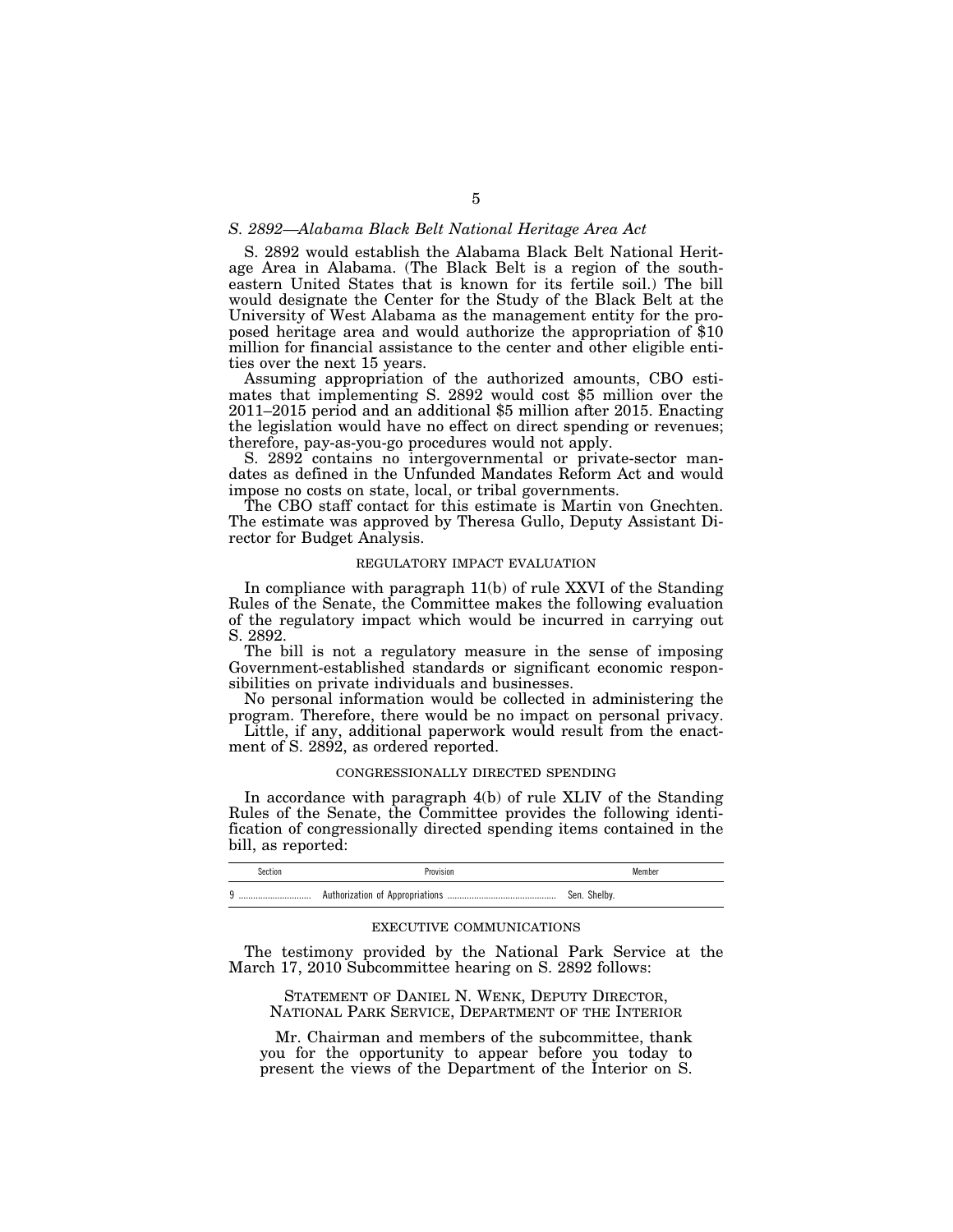2892, a bill to establish the Alabama Black Belt National Heritage Area, and for other purposes.

The Department recommends that the committee defer action on S. 2892 until program legislation is enacted that establishes criteria to evaluate potentially qualified national heritage areas and a process for the designation and administration of these areas. The Administration anticipates submitting such a legislative proposal to you in the near future, and we recommend that Congress enact national heritage area program legislation this Congress. In addition, we recommend deferring action on S. 2892 until the National Park Service completes its final review of the feasibility study for the proposed Alabama Black Belt National Heritage Area. The Administration's FY 2011 Budget proposes to reduce funding for national heritage areas to focus resources on those park activities that most closely align with its core mission and encourage areas to become self-sufficient, consistent with a FY 2010 Congressional directive.

There are currently 49 designated national heritage areas, yet there is no authority in law that guides the designation and administration of these areas. Program legislation would provide a much-needed framework for evaluating proposed national heritage areas, offering guidelines for successful planning and management, clarifying the roles and responsibilities of all parties, and standardizing timeframes and funding for designated areas. Program legislation was introduced in the 109th and 110th Congresses, and we look forward to continuing to work with Congress on this very important issue.

The feasibility of the Alabama Black Belt area for designation as a national heritage area is the subject of a study now being finalized by the Alabama Black Belt Heritage Area Task Force. Since the creation of the task force in 2006, it has grown from a group of ten people into an active organization with over 65 members across 19 counties. The organization has worked closely with the National Park Service and the Alliance of National Heritage Areas to demonstrate a strong basis for seeking potential national heritage area status. The task force has also implemented several successful projects in the Black Belt region.

The draft feasibility study includes an extensive inventory of cultural and natural resources of the region; identifies four interpretive themes; describes the plans for management, preservation, and interpretation of the region; and, contains a detailed environmental assessment. It indicates that the proposal for a national heritage area has strong support from the public and a myriad of state, local, federal, and nongovernmental partners throughout the area that are essential for successful planning and implementation of a national heritage area. It recommends that the Center for the Study of the Black Belt at the University of West Alabama serve as the local coordinating entity for the proposed national heritage area, as provided for in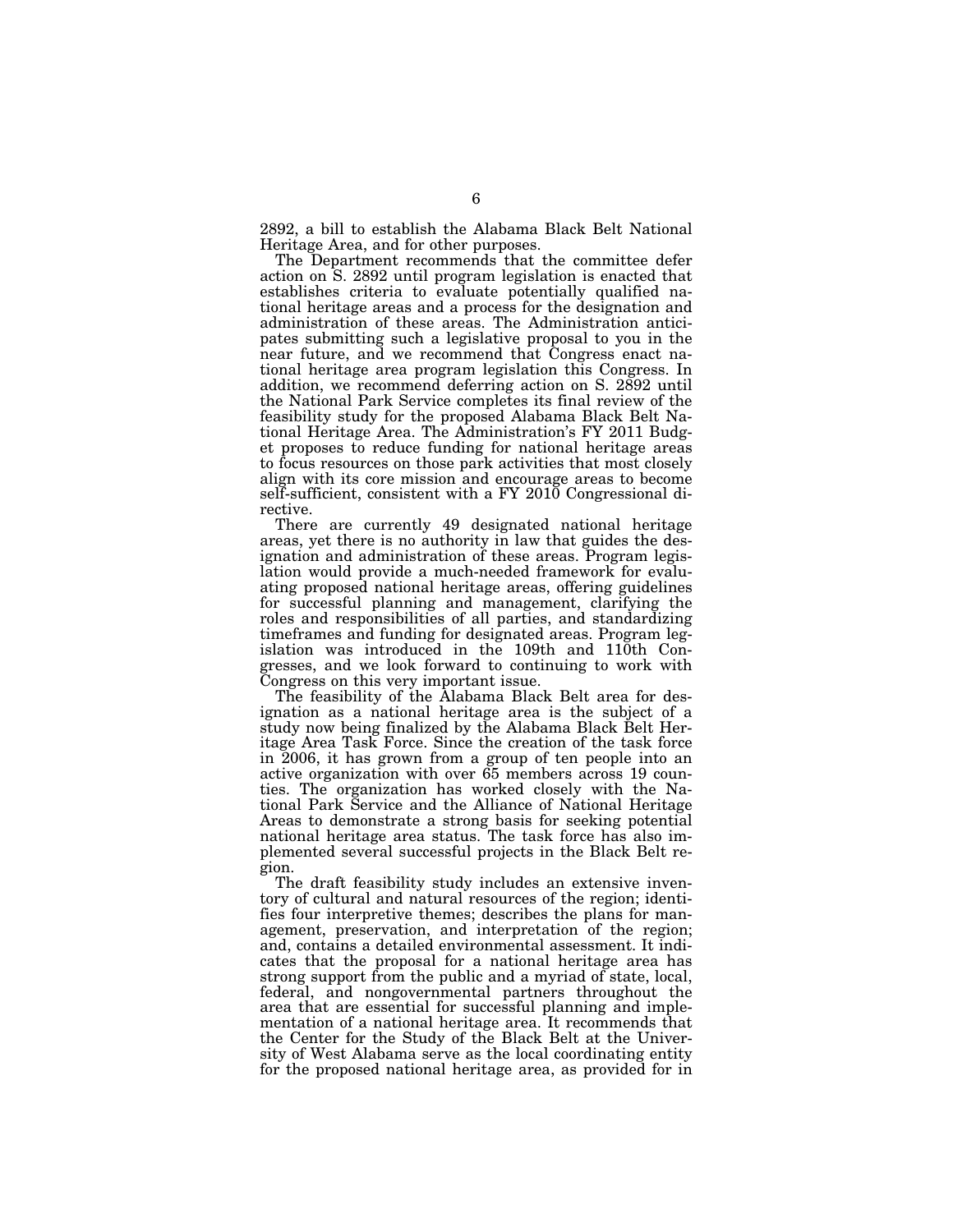S. 2892. The center was identified as the preferred management entity based on its ability to provide a sustainable foundation for the implementation of a national heritage area, promote an integrated vision and leadership, engage ongoing community participation, build reciprocal partnerships, and facilitate programs across all 19 counties included in the proposed Alabama Black Belt National Heritage Area.

Geographically, Alabama's Black Belt is part of a larger crescent-shaped area known as the Southern Black Belt, which extends from Virginia to Texas. The term refers to the fertile black soil of the region. This soil drew pioneers to settle the lower-central portion of Alabama in the 1820s and 1830s where they established and operated a network of cotton plantations using the labor of enslaved African Americans.

During the Antebellum era, the Alabama Black Belt became one of the wealthiest and most politically powerful regions in the United States. Thriving commerce elevated Montgomery, Selma, and Demopolis into some of the nation's most affluent towns. The architecture that grew out of this plantation culture produced some of the finest churches and rural residences in the state, including Rosemount and Thornhill in Greene, Countryside in Camden, and Gaineswood in Demopolis. When the Civil War began, Montgomery was chosen as the first capital of the Confederacy. The region's distance from the front lines saved it from much of the ravages of the war.

During the Twentieth Century, this area gained fame as the site where the Tuskegee Airmen trained during World War II, and as a center of the civil rights movement in the 1950s and 1960s. Montgomery County was the site of the 1955–56 bus boycott that challenged segregation of public transportation. Highway 80 in Dallas, Lowndes, and Montgomery counties shaped the route taken by participants of the historic march for equal rights from Selma to Montgomery in 1965. The Lowndes County Freedom Organization, later the Black Panther Party, was an outgrowth of that march.

Rivers and streams from several large basins—the Sipsey-Warrior, Coosa-Tallapoosa, Alabama-Cahaba, Tombigbee, and Chattahoochee—flow through the Alabama Black Belt. When cotton was the dominant crop grown in the region, the Black Belt's many navigable waterways enabled growers to transport their harvests to the docks in Mobile for shipment abroad. Row crops are less prevalent today as more of the rural Black Belt land is now used for livestock or aquaculture.

While largely viewed as a region of hardship, the Alabama Black Belt has produced a rich variety of artists, musicians, writers, and other public figures. Notable figures from this region include Booker T. Washington, Rosa Parks, Harper Lee and Truman Capote. Three sites in the region managed by the National Park Service commemorate nationally significant history: the Tuskegee Airmen